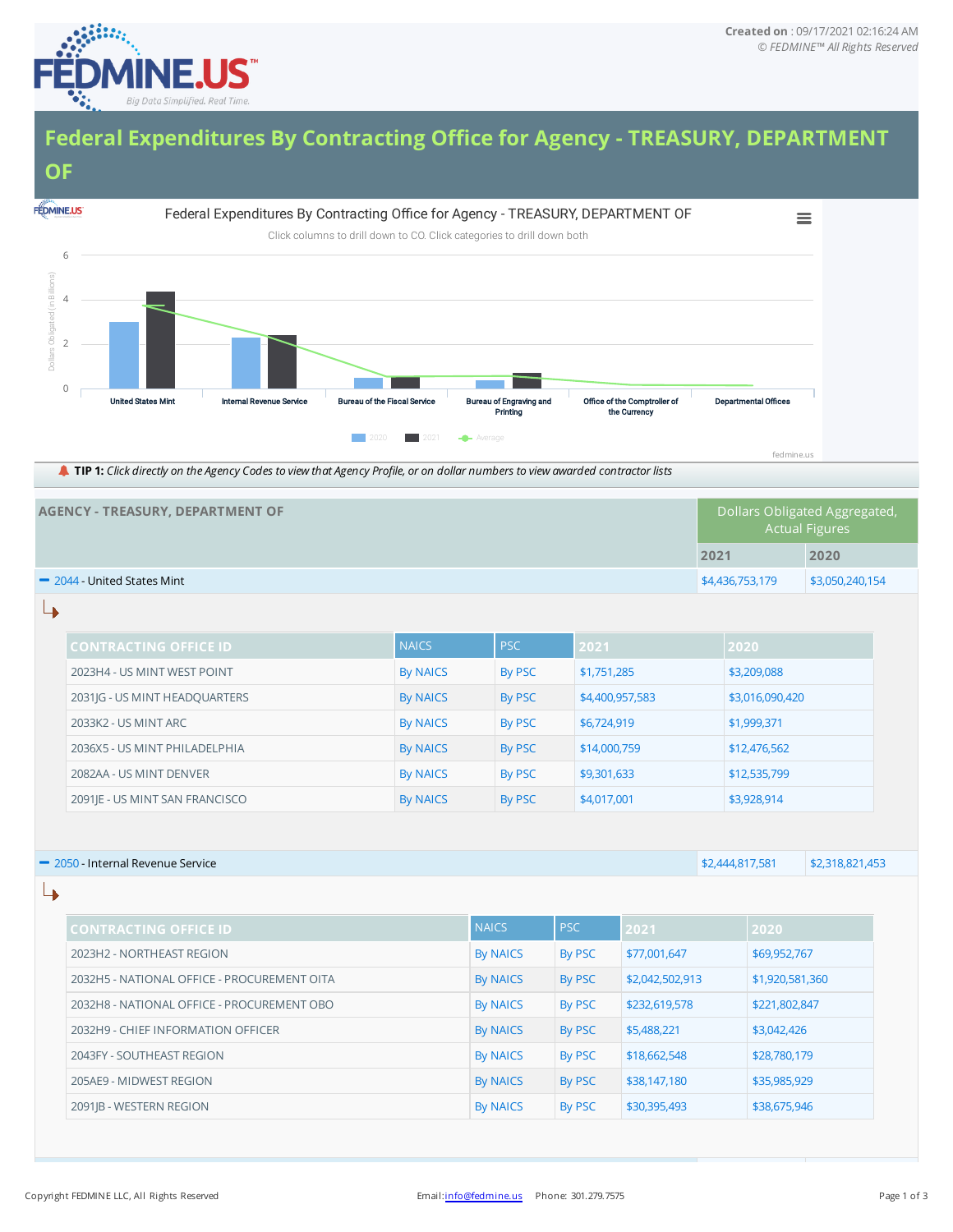| <b>CONTRACTING OFFICE ID</b>                                                                          |  | <b>NAICS</b>    | <b>PSC</b>         | 2021          |               | 2020          |               |  |
|-------------------------------------------------------------------------------------------------------|--|-----------------|--------------------|---------------|---------------|---------------|---------------|--|
| 2031LL - OFFICE OF MANAGEMENT                                                                         |  | <b>By NAICS</b> | <b>By PSC</b>      | \$617,112     |               | \$88,229      |               |  |
| 2033H6 - FISCAL SERVICE                                                                               |  | <b>By NAICS</b> | By PSC             | \$259,420,211 |               | \$273,148,834 |               |  |
| 203406 - ARC DIV PROC SVCS - CDFI                                                                     |  | <b>By NAICS</b> | By PSC             | \$9,642,795   |               | \$10,764,503  |               |  |
| 203409 - ARC DIV PROC SVCS - MINT                                                                     |  | By NAICS        | <b>By PSC</b>      | \$27,308,510  |               | \$31,997,684  |               |  |
| 203410 - ARC DIV PROC SVCS - OIG                                                                      |  | By NAICS        | By PSC             | \$245,003     |               | \$0           |               |  |
| 203411 - ARC DIV PROC SVCS - TIGTA                                                                    |  | By NAICS        | By PSC             | \$6,388,136   |               | \$6,668,493   |               |  |
| 203412 - ARC DIV PROC SVCS - FINCEN                                                                   |  | <b>By NAICS</b> | By PSC             | \$64,674,325  |               | \$53,986,325  |               |  |
| 203413 - ARC DIV PROC SVCS - SIGTARP                                                                  |  | By NAICS        | By PSC             | \$747,100     |               | $$ -3,682$    |               |  |
| 203414 - ARC DIV PROC SVCS - TTB                                                                      |  | <b>By NAICS</b> | By PSC             | \$32,480,842  |               | \$33,633,143  |               |  |
| 203415 - ARC DIV PROC SVCS - DO                                                                       |  | By NAICS        | By PSC             | \$20,174,477  |               | \$20,499,383  |               |  |
| 203416 - ARC DIV PROC SVCS - STRAT.SOURCING                                                           |  | <b>By NAICS</b> | By PSC             | $$-1,291$     |               | \$0           |               |  |
| 203418 - ARC DIV PROC SVCS - GULF COAST                                                               |  | By NAICS        | By PSC             | \$1,141,730   |               | \$1,099,096   |               |  |
| 203419 - ARC DIV PROC SVCS - ADF                                                                      |  | <b>By NAICS</b> | <b>By PSC</b>      | \$3,611,013   |               | \$3,220,141   |               |  |
| 203421 - ARC DIV PROC SVCS - EAC                                                                      |  | By NAICS        | By PSC             | \$1,273,407   |               | \$1,030,870   |               |  |
| 203422 - ARC DIV PROC SVCS - OGE                                                                      |  | By NAICS        | By PSC             | \$156,602     |               | \$293,842     |               |  |
| 203423 - ARC DIV PROC SVCS - AFRH                                                                     |  | By NAICS        | By PSC             |               | \$29,615,404  |               | \$28,494,269  |  |
| 203428 - ARC DIV PROC SVCS - HUD OIG                                                                  |  | <b>By NAICS</b> | <b>By PSC</b>      | \$10,414,812  |               | \$2,169,504   |               |  |
| 203429 - ARC DIV PROC SVCS - DENALI                                                                   |  | <b>By NAICS</b> | <b>By PSC</b>      | \$662,981     |               | \$1,968,752   |               |  |
| 203430 - ARC DIV PROC SVCS - CFPB                                                                     |  | By NAICS        | By PSC             | \$52,186,846  |               | \$41,884,029  |               |  |
| 203431 - ARC DIV PROC SVCS - IAF                                                                      |  | <b>By NAICS</b> | By PSC             |               | \$4,939,150   |               | \$4,403,762   |  |
| 203432 - ARC DIV PROC SVCS - NMB                                                                      |  |                 | By NAICS<br>By PSC | \$1,637,182   | \$2,071,181   |               |               |  |
| 203460 - ARC DIV PROC SVCS - CPSC                                                                     |  | <b>By NAICS</b> | By PSC             | \$139,464     |               | \$748,720     |               |  |
| 203462 - ARC DIV PROC SVCS - PCLO                                                                     |  | <b>By NAICS</b> | By PSC             | \$1,322,014   |               | \$310,185     |               |  |
| 203464                                                                                                |  | <b>By NAICS</b> | By PSC             | \$16,867,697  |               | \$0           |               |  |
| 203466                                                                                                |  | <b>By NAICS</b> | By PSC             | \$30,985      |               | \$0           |               |  |
| 203562 - ARC DIV PROC SVCS - CSB                                                                      |  | <b>By NAICS</b> | By PSC             |               | \$1,779,023   |               | \$1,463,764   |  |
| 203802 - DEPARTMENT OF TREASURY                                                                       |  | <b>By NAICS</b> | By PSC             | \$1,746,773   |               | \$1,466,322   |               |  |
|                                                                                                       |  |                 |                    |               |               |               |               |  |
| 2041 - Bureau of Engraving and Printing                                                               |  |                 |                    |               | \$735,111,381 |               | \$393,714,473 |  |
|                                                                                                       |  |                 |                    |               |               |               |               |  |
| <b>NAICS</b><br><b>CONTRACTING OFFICE ID</b><br>2031ZA - BEP OFFICE OF ACQUISITION<br><b>By NAICS</b> |  |                 | <b>PSC</b>         | 2021          |               | 2020          |               |  |
|                                                                                                       |  |                 | <b>By PSC</b>      |               | \$671,012,617 |               | \$357,052,194 |  |
| 2031ZB - IRS BEP IT ACQUISITION<br><b>By NAICS</b><br><b>By PSC</b><br>\$64,098,765<br>\$36,662,279   |  |                 |                    |               |               |               |               |  |
| 2046 - Office of the Comptroller of the Currency                                                      |  |                 |                    | \$176,323,862 |               |               |               |  |
|                                                                                                       |  |                 |                    |               |               |               | \$144,669,255 |  |
| <b>CONTRACTING OFFICE ID</b>                                                                          |  | <b>NAICS</b>    | <b>PSC</b>         | 2021          |               | 2020          |               |  |
| 2031JW - COMPTROLLER OF CURRENCY ACQS                                                                 |  | <b>By NAICS</b> | By PSC             | \$176,323,862 |               | \$144,669,255 |               |  |

 $\overline{\mathsf{L}}$